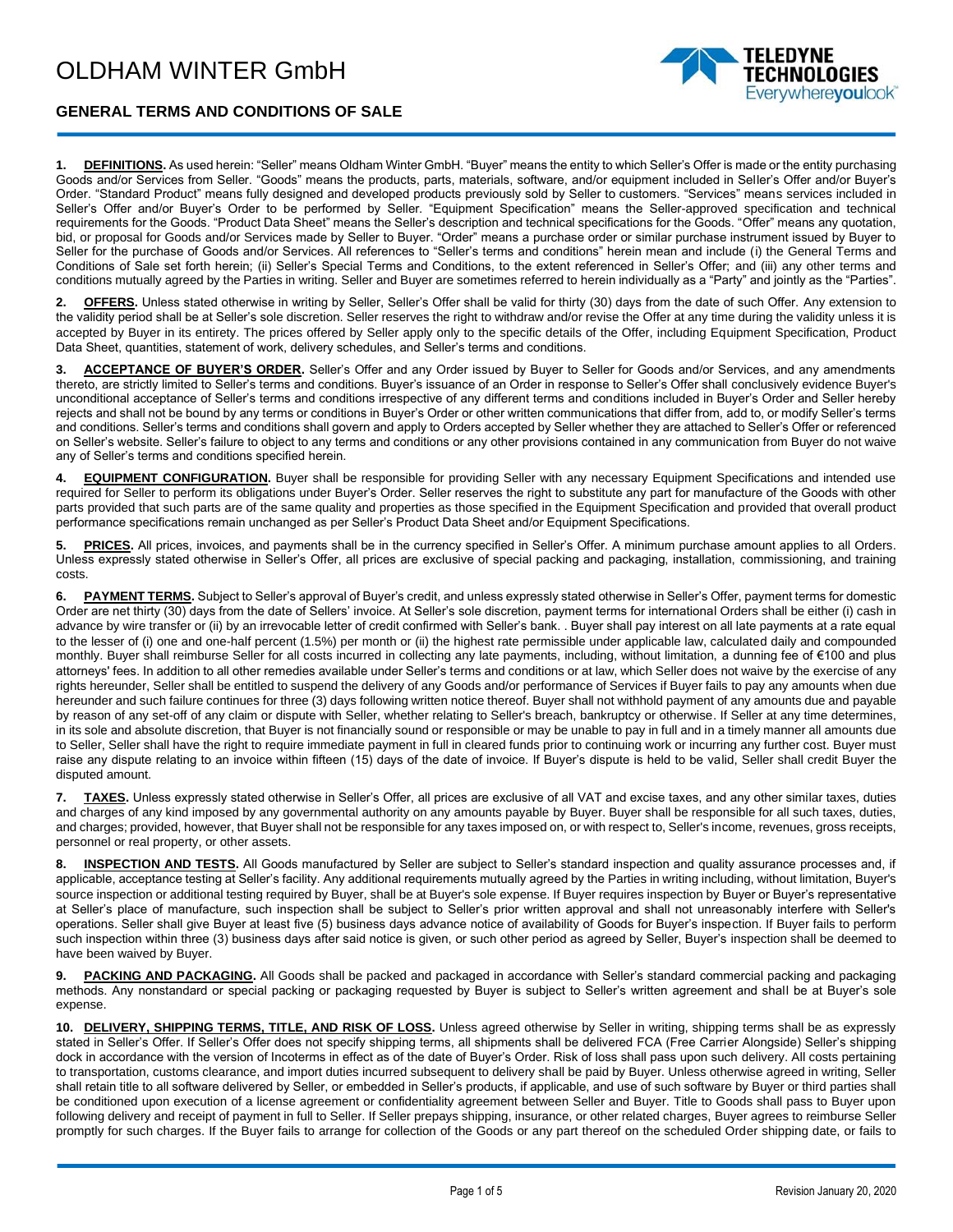provide instructions or documents required to enable the Goods to be shipped in accordance with the Incoterm, Seller may, on giving written notice to Buyer, store or arrange for the storage of the Goods, and on the service of such notice (i) risk of loss of the Goods shall pass to Buyer; (ii) delivery of the Goods shall be deemed to have taken place and any outstanding payment for the Goods will become due; and (iii) Buyer shall pay Seller all costs and expenses arising from such failure including, but not limited to, storage and insurance charges arising from its failure.

**11. EXPORT COMPLIANCE.** All Goods, Services, and technical information provided by Seller to Buyer may be subject to (i) the export control laws and regulations of the United States of America including, without limitation, the International Traffic in Arms Regulation (ITAR) and the Export Administration Regulations (EAR); (ii) the export control laws and regulations of the European Union and its member states in which Seller's affiliates are located; (iii) the export control laws and regulations of Germany; (iv) the export control laws and regulations of France ; and (v) the export control laws and regulations of United Kingdom, including, without limitation, the U.K. Export Control Organisation (ECO) of the Department for International Trade, and may be subject to export and/or import regulations in other countries. Buyer agrees and hereby covenants that it will not export or re-export Goods to Cuba, Iran, North Korea, Sudan, Syria, or to any restricted/embargoed country as may be designated from time to time by (i) the U.S. Government; (ii) the European Union; (iii) the German Government, (iv) the French Government; (v) the U.K. Government; and/or other applicable country governmental agencies as required unless otherwise authorised by the U.S. Government, European Union, German Government, French Government, the U.K. Government, and/or other applicable country governmental agencies as required. Buyer further agrees that it will not (i) sell, transfer, export or re-export Goods for use in activities that involve the development, production, use, or stockpiling of nuclear, chemical, biological weapons, or nuclear, chemical or biological missiles nor (ii) use such Goods in any facilities that are engaged in activities related to such weapons or their delivery systems. Buyer acknowledges that U.S. law prohibits the sale, transfer, export, re-export to, or participation in any export transaction involving Goods with individuals or companies listed in (i) the U.S. Department of Commerce's Denied Persons List, Entity List, or Unverified List; (ii) the U.S. Department of Treasury's Specially Designated Nationals and Blocked Persons Lists; or (iii) the U.S. Department of State's Debarred Persons List. Buyer agrees to indemnify and hold Seller harmless from any claims or liability arising from Buyer's failure to comply with all such export control laws and regulations. The Parties each agree to provide to the other in a timely manner such information and assistance as may reasonably be required in connection with securing any required authorisations or licenses. The delivery schedules delineated in Seller's Offer and/or Buyer's Order are calculated from the date of receipt of any required export license(s). Seller shall commence work only after receipt of a valid export license(s) from the appropriate U.S., European Union, German, French, and/or U.K. governmental agencies or other governmental agencies as applicable; provided, however, Buyer may, at its sole risk, authorise Seller to commence work under Buyer's Order prior to receipt of an export license. In such case, Buyer agrees that it is fully liable to Seller for all costs incurred by Seller in the performance of Buyer's Order and shall reimburse Seller for such costs in the event any required export license or authorisation is denied or cancelled, or if any restrictions imposed by the issuing agency render continued performance of Buyer's Order impossible or impracticable. Any Order accepted by Seller which cannot be fulfilled due to law or regulations or Seller's inability to obtain any required export license(s), may be cancelled by Seller without any further liabilities or obligations to Buyer. Buyer shall ensure that any export-controlled information it provides to Seller is properly marked as such.

**12. DELIVERY SCHEDULES AND FORCE MAJEURE.** All dates for delivery of Goods and provision of Services are approximate estimates only and require prompt receipt of all necessary Buyer-furnished information, instructions, materials, and equipment, if applicable, and Seller shall not be liable for non-adherence with such dates. Any delay or failure of Seller to perform its agreed obligations under Buyer's Order shall be excused if such delay or failure is the result of an unforeseeable event or occurrence beyond the reasonable control of Seller, and without its fault or negligence, including, but not limited to, acts of God, actions by any governmental authority, inability to obtain or withdrawal of any necessary import or export licenses or other consents, terrorism, fires, floods, windstorms, explosions, riots, natural disasters, wars, sabotage, supplier delays, labour problems (including lockouts, strikes, and slowdowns), inability to obtain power, utilities, materials, labour, equipment, transportation, or court injunction.

**13. CHANGES.** Buyer may request changes within the general scope of Buyer's Order by providing written notice to Seller; provided, however, such changes shall not be effective unless and until Seller, at its sole discretion, consents to such changes in writing. If any such changes cause an increase in the cost or time required for performance of any part of Buyer's Order, an equitable adjustment shall be made to the price and/or delivery schedule, and the Parties shall execute a written modification to Buyer's Order to reflect such changes and adjustments.

**14. ORDER CANCELLATION.** Seller, at its sole discretion and subject to Seller's written authorisation, may allow Buyer to cancel all or a portion of Buyer's Order for Standard Products or Services. If so authorised, Buyer's cancellation of any Order for Standard Products is subject to Seller's then current Order cancellation policy and restocking charges. All returned Standard Products must be in new and unused condition. For authorised cancellations of Orders for Services, Buyer shall pay Seller in full for all fully-burdened direct and indirect costs incurred by Seller for Services performed, plus a reasonable profit thereon. Seller will notify Buyer of the amount owed, which amount shall be immediately due and payable to Seller. All Orders for nonstandard products are non-cancellable and non-returnable and Buyer is liable for payment of the full Order price for same. Blanket orders, master supply agreements, and similar contractual agreements which are accepted and confirmed by Seller are non-cancellable and Buyer shall pay Seller the full Order value for the balance of quantities not previously called off or delivered to Buyer. All such quantities shall be shipped and invoiced no later than the last delivery date or expiration date specified in Buyer's Order and agreed to by Seller. Seller may cancel Buyer's Order on giving ninety (90) days written notice to Buyer, and Buyer shall remain liable for payment of the price of all parts of Buyer's Order fulfilled prior to cancellation and for further sums as reasonably notified by the Seller.

**15. TERMINATION FOR DEFAULT.** In the event that a Party (the "Breaching Party") is in breach of a material provision of Buyer's Order, the other Party (the "Non-Breaching Party") shall submit a written cure notice to the Breaching Party advising of such breach. Except in the case of amounts due to Seller from Buyer, which shall be paid immediately upon Buyer's receipt of the notice, the Breaching Party shall have thirty (30) days from receipt of such notice to cure the breach. If the Breaching Party does not cure the breach within the thirty (30) day cure period, the Non-Breaching Party may terminate Buyer's Order for default. Either Party may immediately terminate Buyer's Order if the other Party is adjudicated bankrupt, files a petition for bankruptcy, makes an assignment for the benefit of creditors, or if an action under any law for the relief of debtors is taken.

**16. LIMITED WARRANTY.** Seller warrants that all Goods delivered under Buyer's Order shall be free from defects in material and workmanship and conform to Seller's Product Data Sheet(s) or Equipment Specification(s) for a period of twelve (12) months from the date of FCA delivery. This warranty does not apply to any Goods that, upon examination by Seller, or Seller's authorised service provider, are found to have been (i) mishandled, misused, abused, or damaged by Buyer or any third party; (ii) altered from their original state; (iii) repaired by a party other than Seller without Seller's prior written approval; or (iv) improperly stored, installed, operated, or maintained in a manner inconsistent with Seller's instructions. This warranty does not apply to defects attributed to (i) normal wear and tear or (ii) failure to comply with Seller's safety warnings. Seller, at its sole option, shall either repair or replace defective Goods, or issue Buyer a credit for the original price of the defective Goods. Such repair, replacement, or credit shall be Buyer's sole remedy for defective Goods and Services. Under no circumstances is Seller liable for recall, retrieval, removal, dismantling, re-installation, redeployment, or recommissioning of any defective Goods or any costs associated therewith including, but not limited to, any subsea work performed below the waterline, heavy lift operations, or the transportation to or from offshore locations. Consumables obtained from third parties shall bear the warranty of their manufacturer. The warranty period for repaired or replaced Goods or re-performed Services shall be the greater of (i) ninety (90) days or (ii) the unexpired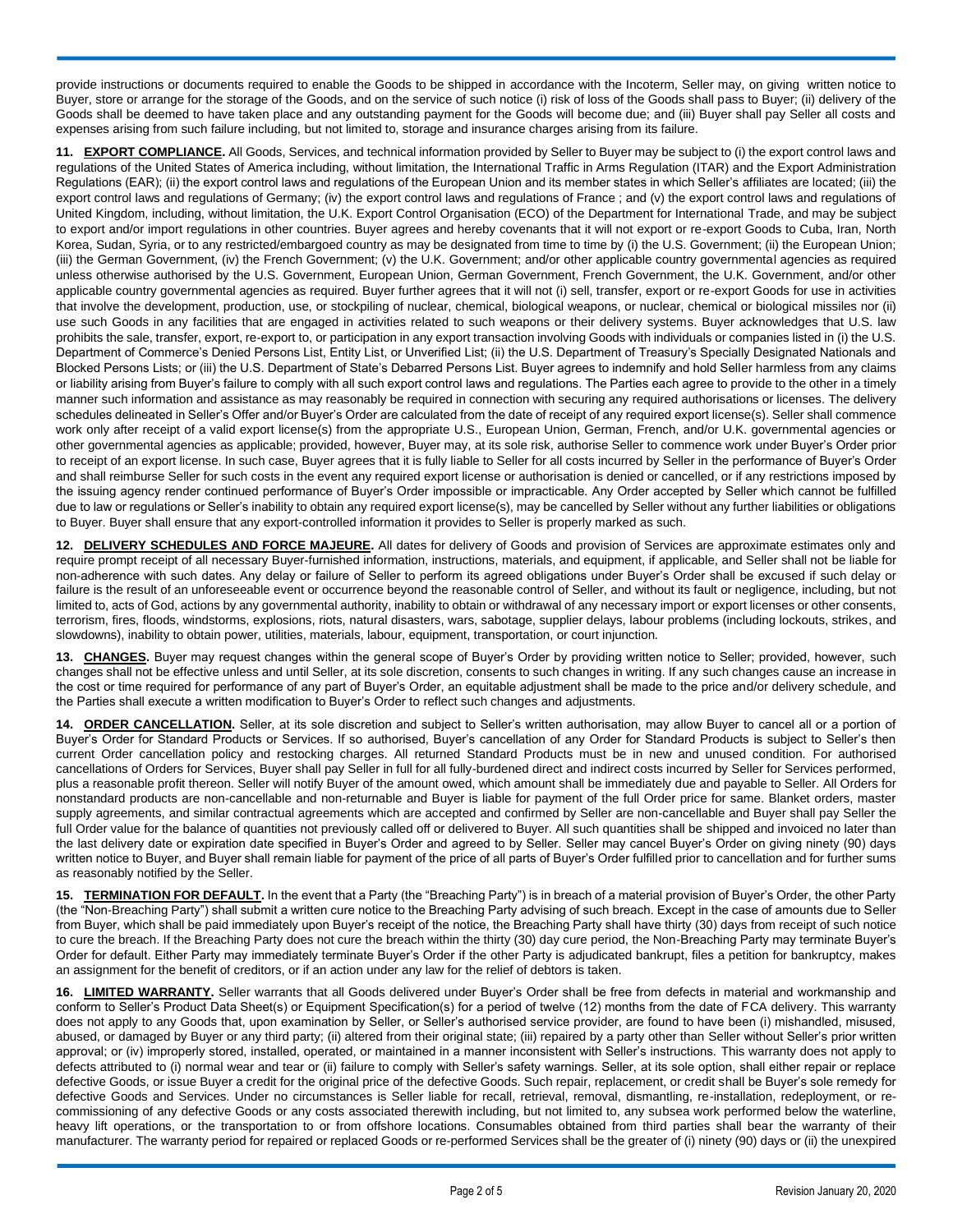portion of the original warranty period. Seller warrants that Services will be competently performed by persons reasonably skilled in their performance. Any claim for breach of this warranty must be made within ninety (90) days after completion of the specific Services for which breach is claimed. Seller shall re-perform defective Services if timely claimed, and such re-performance by Seller shall be Buyer's sole remedy for such breach. Seller does not warrant any third party's embedded and standard firmware or software. THESE EXPRESS WARRANTIES, INCLUDING THE REMEDIES SET FORTH HEREIN, ARE EXCLUSIVE AND ARE IN LIEU OF ANY AND ALL OTHER WARRANTIES, EXPRESS OR IMPLIED. NO WARRANTY OF MERCHANTABILITY OR FITNESS FOR A PARTICULAR PURPOSE IS INTENDED OR GIVEN. IN THE CASE OF GOODS OTHER THAN THOSE OF SELLER'S OWN MANUFACTURE, SELLER MAKES NO WARRANTIES, EXPRESS, STATUTORY, OR IMPLIED.

**17. RETURN AUTHORISATIONS.** Buyer's return of nonconforming or defective Goods to Seller is subject to Seller's then current return authorisation process and procedures. Buyer shall promptly notify Seller of any non-conformance or defects in Goods and provide Seller a reasonable opportunity to inspect such Goods. Goods shall not be returned without Seller's prior authorisation, as evidenced by a Return Material Authorisation (RMA) number issued by Seller. Once a RMA number is obtained, Buyer shall return Goods transportation and insurance prepaid in accordance with instructions issued by Seller. Failure to follow Seller's return authorisation procedures may result in lost Goods, delays, additional service, restocking charges, warranty denial, or refusal of a return shipment. The RMA number must appear on the shipping label and all paperwork associated with the return. Buyer shall identify the model or part number, description, and serial number, if applicable, for each of the Goods returned along with an explanation of the non-conformance or defect. Issuance of a RMA number by Seller does not necessarily mean Seller agrees that returned Goods are nonconforming or defective or covered under warranty, or that Goods will be repaired or replaced at no cost to Buyer. Goods determined by Seller to be nonconforming or defective and covered by Seller's warranty shall be repaired or replaced at Seller's option and shall be returned to Buyer at Seller's expense. If any Goods returned by Buyer are found not to be nonconforming or defective, as applicable, Buyer shall be so notified, and such Goods shall be returned to Buyer at Buyer's expense. For defective Goods not covered by this warranty, repair or replacement shall not be performed until and unless Buyer issues an Order to Seller authorizing such repair or replacement at Seller's then-current repair or replacement price. In addition, Seller may charge Buyer for any testing or inspection costs. In no event shall Seller retain or store returned Goods for more than six (6) months unless notified otherwise by Seller.

**18. SOFTWARE.** Goods may contain or be delivered with or as digital media containing software proprietary to Seller or a third party. All software is provided under license only, and not as a sale or other transfer of ownership. Buyer undertakes to accept and be bound by any applicable End User License Agreement (EULA) or other license agreement imposed by Seller or a third party for such software.

**19. TOOLING.** Unless agreed otherwise by Seller in writing, all tooling, fixtures, equipment, tools, software, and designs produced, acquired, or used by Seller for the purposes of fulfilling Buyer's Order shall remain the property of Seller.

**20. PRODUCTION DISCONTINUATION AND LAST-TIME BUY ORDERS.** Seller shall continue to offer Goods for sale provided such Goods (specific part number, model, or product family) meet Seller's business criteria established and maintained solely at Seller's discretion. Any Goods that do not or are not expected to meet Seller's business criteria may be eliminated by Seller from its offerings ("Discontinued Goods"). In such event, Seller, at its sole option, may issue last-time buy notices ("Last-Time Buy Notice") to customers who have taken delivery of the affected Goods during the two (2) years prior to the date of such notice. Seller shall use commercially reasonable efforts to provide customers a minimum of six (6) months to place Orders for Discontinued Goods ("Last-Time Buy Period"). Seller's acceptance of Orders for Discontinued Goods ("Last-Time Buy Orders") during the Last-Time Buy Period shall be subject to Goods availability. Seller shall schedule delivery of Last-Time Buy Orders over a period not to exceed three (3) months following acceptance of such Last-Time Buy Orders. All LastTime Buy Orders shall only be accepted on a non-cancellable, non-returnable basis. If, due to circumstances beyond Seller's control, Seller is unable to deliver the full quantity of Discontinued Goods under Buyer's Last-Time Buy Order accepted by Seller, the balance of the undelivered quantity shall be cancelled and Seller shall have no further obligations to Buyer.

**21. BUYER'S OBLIGATION OF ASSISTANCE (APPLICABLE TO SERVICES).** To the extent Seller is required to perform Services for Buyer, Buyer shall provide Seller all information reasonably necessary for Seller to perform Services, including any plans, plant layouts, wiring instructions, operational information, previous studies, reports, or other information relative to the design, installation, and selection of equipment. Buyer shall grant or arrange for Seller to have access, as Seller reasonably requires, to all sites where Seller shall perform Services. Buyer shall also provide safe storage of Seller's equipment, materials, and tools during the performance of Services at Buyer or Buyer's customer's worksite. Buyer agrees to cooperate as necessary to facilitate Seller's performance of Services. Buyer covenants that it has fully and accurately disclosed to Seller all general and local conditions that may affect Seller's performance of Services. Buyer acknowledges that Seller is entitled to rely on information furnished by Buyer in developing its specifications, equipment selection, price, and in performing Services.

**22. PROPRIETARY RIGHTS.** Seller shall retain all right, title, and interest in and to any data, information, software programs, tools, specifications, templates, scripts, ideas, concepts, inventions, works of authorship, products, know-how, processes, techniques, and the like used or developed by Seller, its employees, and its subcontractors in connection with Buyer's Order. Buyer agrees that Seller retains all proprietary rights in and to all products, specifications, designs, discoveries, inventions, patents, copyrights, trademarks, trade secrets, and other proprietary rights relating to Goods or Services. Buyer shall not copy or reverse engineer, or cause or enable any third party to copy or reverse engineer, any Goods. Unless otherwise identified in writing to Seller, no information or knowledge heretofore or hereafter disclosed to Seller in the performance of, or in connection with, the terms hereof, shall be deemed to be confidential or proprietary and any such information or knowledge shall be free from restrictions, other than a claim for patent infringement, as part of the consideration hereof.

**23. PATENT, COPYRIGHT, AND TRADEMARK INDEMNIFICATION.** Seller shall hold harmless and indemnify Buyer against all third party claims, judgments, costs, and fees, including attorney fees, relating to infringement of any patent, copyright, trademark, or design to the extent that (i) the infringing Goods are manufactured, sold, or used, in whole or in part, pursuant to Seller's specifications, designs, drawings, or other technical data and (ii) provided that Buyer notifies Seller in writing of any such claim as soon as reasonably practicable and allows Seller to control, and reasonably cooperates with Seller in, the defence of any such claim and related settlement negotiations and has in no way acted to the prejudice of the Seller's ability to control and defend such claims. To the extent that any Goods are held by a court of competent jurisdiction or are believed by Seller to infringe or otherwise violate a third party's proprietary rights, Seller may, at its option and expense, either (i) modify the affected Goods to be non-infringing; or (ii) obtain for Buyer a license to continue using such Goods on substantially the same terms set forth herein; or (iii) if neither of the foregoing alternatives are reasonably available to Seller, Seller may require Buyer to return the infringing Goods and all rights thereto, and refund to Buyer the price paid to Seller by Buyer for the infringing Goods. Seller shall have no obligation under this provision to the extent any claim is based on (i) modifications of Goods or deliverables by a party other than Seller or Seller's authorised representative; (ii) the combination, operation, or use of Goods with equipment, devices, software, or data not supplied by Seller; (iii) the use or installation of Goods in an environment for which Goods were not intended; (iv) Buyer's failure to use updated or modified versions of Goods provided by Seller; or (v) the negligent acts or omissions or wilful misconduct of Buyer, its employees, representatives, or affiliates. This Section, and the indemnification provided herein, does not apply to any Goods manufactured, sold, or used, in whole or in part, pursuant to Buyer's specifications, designs, drawings, or other technical data. THE FOREGOING CONSTITUTES THE ENTIRE LIABILITY OF SELLER AND BUYER'S SOLE AND EXCLUSIVE REMEDY WITH RESPECT TO ANY CLAIMS OF INFRINGEMENT OF ANY THIRD PARTY INTELLECTUAL PROPERTY RIGHTS.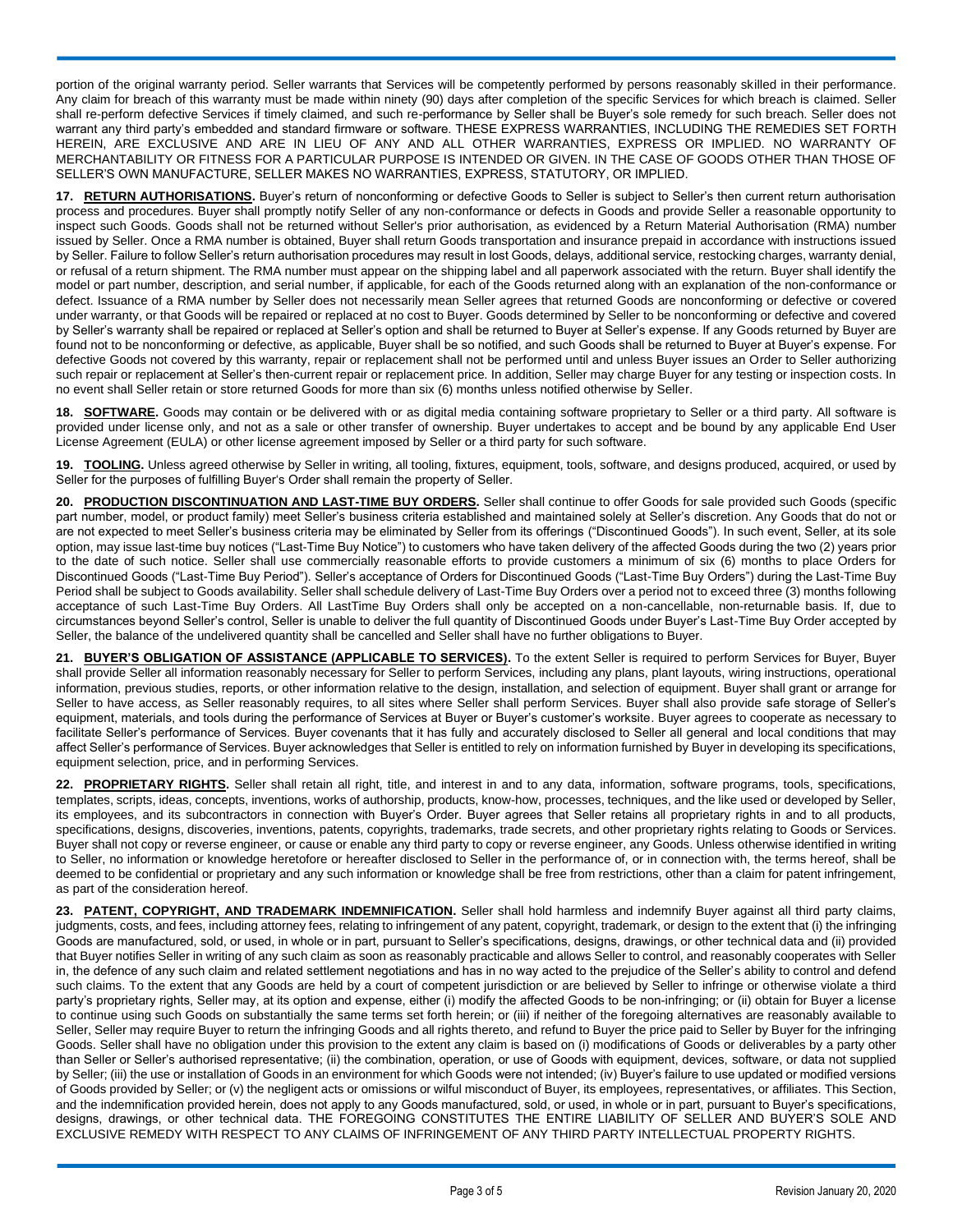24. **CONFIDENTIALITY**. Buyer shall keep confidential and not directly or indirectly disclose to any third party any Confidential Information of Seller, as defined herein, without Seller's prior written consent. "Confidential Information" includes, but is not limited to, business, financial, statistical, and commercial information, pricing, technical data and information, formulae, analyses, trade secrets, ideas, methods, processes, know how, computer programs, designs, data sheets, schematics, configurations, and drawings. Confidential Information does not include information that (i) is or becomes generally available to the public other than as a result of disclosure by Buyer; (ii) is or becomes available to Buyer on a non-confidential basis from a source other than Seller when such source is not, to the best of Buyer's knowledge, subject to any confidentiality obligation with Seller; or (iii) was independently developed by Buyer without reference to Seller's Confidential Information, and Buyer can verify development of such information by written documentation.

**INDEMNIFICATION.** Each Party (the "Indemnifying Party") agrees to indemnify, defend, and hold harmless the other Party, its officers, directors, and employees (the "Indemnified Party") from and against any and all liabilities, losses, expenses, liens, claims, demands, and causes of action ("Claims") for death, personal injury, or property damage arising out of any negligent act or omission of the Indemnifying Party in the performance of Buyer's Order, except to the extent such Claims are contributed to by (i) the negligence or wilful misconduct of the Indemnified Party or (ii) the negligence or wilful misconduct of any third parties. Buyer agrees to indemnify, defend, and hold harmless Seller, its officers, directors, and employees for any and all Claims, including Claims asserted by third parties, related to any Goods manufactured or Services performed in whole or in part to Buyer's designs or attributed to equipment, information, or materials furnished by Buyer to Seller. The Indemnified Party agrees to (i) notify the Indemnifying Party in writing of any Claims as soon as reasonably practicable; (ii) allow the Indemnifying Party to control the defence of any such Claim and related settlement negotiations; and (iii) reasonably cooperate with the Indemnifying Party in such defence.

**26. LIMITATION OF LIABILITY.** Notwithstanding any other provision herein, under no circumstances shall Seller be liable to Buyer or any third party for any consequential, special, incidental, indirect, multiple, administrative, or punitive damages, or any damage of an indirect or consequential nature arising out of or related to Seller's performance under Buyer's Order, including, without limitation, loss of use, loss of revenues, loss of anticipated profits, and cost of capital, whether based upon breach of Buyer's Order, warranty, negligence, or any other type of claim, and whether grounded in tort, contract, civil law, or other theories of liability, including strict liability, even if advised in advance of the possibility of such damages. Seller's total liability to Buyer arising from or related to Buyer's Order, including, but not limited to, its liability for indemnity, defence, and hold harmless obligations, is limited to no more than fifteen percent (15%) of the amount paid by Buyer to Seller under Buyer's Order. To the extent that this limitation of liability conflicts with any other Section or provision herein, such provision shall be regarded as amended to whatever extent required to make such provision consistent with this Section.

**27. LAWFUL USE OF GOODS.** Buyer warrants and represents that all Goods purchased by Buyer from Seller shall be used only for or in connection with lawful purposes and that such use shall strictly comply with all applicable laws and regulations, including the laws and regulations of the jurisdictions in which the Goods are purchased, resold, integrated, or used.

**28. ETHICS AND VALUES.** Seller is committed to uncompromising ethical standards, strict adherence to laws and regulations, and customer satisfaction. Buyer is encouraged to communicate any concerns or questions regarding the ethics and values of Seller via the Teledyne Technologies Incorporated Ethics Website at www.teledyne.ethicspoint.com.

**29. ORDER OF PRECEDENCE.** Any inconsistency between Seller's terms and conditions, Buyer's Order, or any other documents related thereto, shall be resolved by giving precedence in the following order: (i) Seller's Special Terms and Conditions (if applicable); (ii) Seller's General Terms and Conditions of Sale; (iii) Seller's Equipment Specification(s) (if applicable); (iv) Seller's Product Data Sheet(s) (if applicable); (v) statement of work or scope of Services (if applicable); (v) Seller's written acknowledgement of Buyer's Order; (vi) Seller's Offer; and (vii) form of Buyer's Order.

**30. GOVERNING LAW.** The performance of the Parties, and any judicial or arbitration proceedings, shall be construed and governed in accordance with the laws of Germany, excepting its laws and rules relating to conflict of law. Neither (i) the United Nations Convention on Contracts for the International Sale of Goods; (ii) the 1974 Convention on the Limitation Period in Contracts for the International Sale of Goods (hereinafter referred to as the "1974 Convention"); nor (iii) the Protocol Amending the 1974 Convention held at Vienna, Austria, on April 11, 1980, apply in any manner to the interpretation or enforcement of Seller's Offer, or Buyer's Order.

**31. DISPUTES AND ARBITRATION.** The Parties shall attempt to resolve any dispute, controversy, or claim arising under or relating to Buyer's Order, including their interpretation, performance, or termination. If the Parties are unable to resolve such dispute, either Party may refer the dispute to arbitration. The arbitration shall be conducted in English and in accordance with the rules of the Rules of the International Chamber of Commerce, which shall administer the arbitration and act as appointing authority. The arbitration, including the rendering of the decision and/or award, shall take place in Berlin, Germany, or such other place as mutually agreed by the Parties, and shall be the exclusive forum for resolving the dispute, controversy, or claim. The arbitrator shall make the final determination as to any discovery disputes between the Parties. Examination of witnesses by the Parties and by the arbitrator shall be permitted. A written transcript of the hearing shall be made and furnished to the Parties. The cost of this transcript shall be borne equally by the Parties. The award or decision of the arbitrator shall state the reasons upon which the award or decision is based and shall be final and binding upon the Parties. The prevailing Party shall be entitled to compensation for the expense of the arbitration, including, but not limited to, the award of attorneys' fees, at the discretion of the arbitrator. Both Parties waive their right to any appeal under any system of law. The award shall be enforceable before any court of competent jurisdiction upon the application to such court by either Party. The arbitrator shall have no authority to award any of the types of damages excluded hereunder and shall be so instructed by the Parties.

**32. RELATIONSHIP OF THE PARTIES.** Each Party is an independent contractor. Neither Party shall have authority to bind the other except to the extent authorised herein. Neither Seller's Offer nor Buyer's Order are intended by the Parties to constitute or create a joint venture, pooling arrangement, partnership, or formal business organisation of any kind. The Parties shall act as independent contractors at all times, and neither Party shall act as an agent for the other, and the employees of one Party shall not be deemed employees of the other Party.

**33. NO THIRD PARTY BENEFICIARIES.** Buyer's Order is for the sole benefit of the Parties and their respective successors and permitted assigns and nothing herein, express or implied, is intended to or shall confer upon any other person or entity any legal or equitable right, benefit or remedy of any nature whatsoever under or by reason of Seller's terms and conditions.

**34. MODIFICATIONS TO ORDER.** Buyer's Order may only be modified by written instrument signed by duly authorised representatives of the Parties.

**35. NOTICES.** All notices, request, consents, claims, demands, waivers and other communications related to Buyer's Order (each, a "Notice") shall be in writing and addressed to the Parties at the addresses set forth on the face of Buyer's Order or to such other address that may be designated by the receiving Party in writing. All Notices shall be delivered by personal delivery, nationally recognised overnight courier (with all fees pre-paid), facsimile (with confirmation of transmission), or certified or registered mail (in each case, return receipt requested, postage prepaid). Except as otherwise provided herein, a Notice is effective only (i) upon receipt of the receiving Party, and (ii) if the Party giving the Notice has complied with the requirements of this Section.

**36. ASSIGNMENT.** Neither Party may assign, delegate, sublicense, or transfer, whether by operation of law or otherwise, their obligations or rights hereunder without the other Party's written consent and any assignment, delegation, sublicense, or transfer without such written consent is void and of no